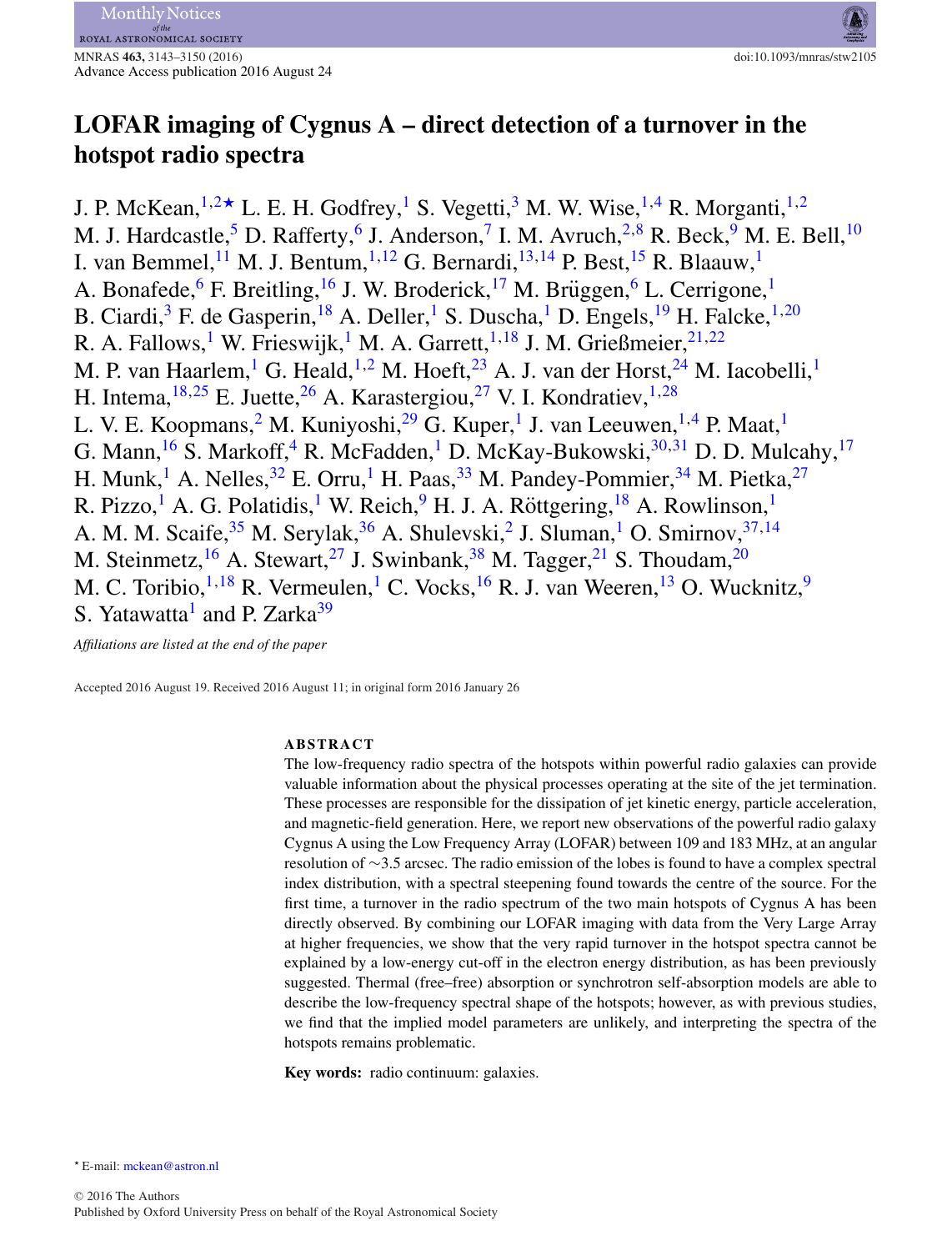# **1 INTRODUCTION**

In powerful radio galaxies, the active galactic nucleus generates two oppositely directed jets of plasma with a relativistic bulk velocity. These jets terminate and convert much of their bulk kinetic energy into particles and magnetic fields at regions where they impact with the ambient medium at the outer edge of the lobe. This working surface is identified with hotspots, which typically have a compact structure and a high surface brightness. The impact of the jet generates a reverse shock that propagates upstream into the jet, and is responsible for the conversion of the bulk kinetic energy into random particle energies and turbulence. The jet material flows through the hotspots and back towards the nucleus, spreading out to form the extended radio lobes (e.g. Blandford & Rees [1974\)](#page-6-10).

Observations of powerful radio galaxies, when combined with synchrotron spectral ageing models, show good agreement with the scenarios described above (e.g. Myers & Spangler [1985;](#page-6-11) Carilli et al. [1991;](#page-6-12) Harwood et al. [2013\)](#page-6-13). However, in a small number of highpower objects ( $L_{178\text{ MHz}} > 10^{27} \text{ W Hz}^{-1} \text{ sr}^{-1}$ ), the hotspot radio spectra are seen to flatten towards low frequencies  $\langle$  <327 MHz; e.g. Leahy, Muxlow & Stephens [1989\)](#page-6-14), with the spectrum becoming flatter than the canonical  $S_v \propto v^{-0.5}$  spectrum predicted for diffusive shock acceleration (see Godfrey et al. [2009,](#page-6-15) and references therein). This flattening has been generally interpreted as a low-energy cutoff (LEC) in the energy distribution of the relativistic particles within the hotspots, where a spectral turnover is expected to be seen at low frequencies. However, this has never been observationally verified due to the limited spectral coverage and angular resolution of low-frequency radio telescopes.

Cygnus A (3C 405;  $z = 0.0561$ ) is the nearest and most powerful example of a classical double radio galaxy, and as such, is considered to be the archetype of this class of radio source. Cygnus A is one of the first objects in which the hotspot radio spectra were seen to flatten towards low frequencies (Leahy et al. [1989\)](#page-6-14), but the physical cause of this spectral flattening has been a source of contention. Carilli et al. [\(1991\)](#page-6-12) performed a detailed multifrequency analysis of Cygnus A at 4.5 arcsec resolution, based on imaging with the Very Large Array (VLA) at several frequencies between 327 MHz and 22 GHz, along with 3.0 arcsec resolution Multi-Element Radio Linked Network (MERLIN) imaging at 151 MHz taken by Leahy et al. [\(1989\)](#page-6-14). At frequencies above 1 GHz, they found the spectra of the two secondary hotspots (A and D) to be well described by a broken power law of the form predicted by a continuous injection model, in which a power-law electron energy distribution is continuously injected into the hotspot, and radiative cooling acts to modify the electron distribution as it flows away from the hotspots and into the lobes. In addition, the injected particle spectrum was found to agree with the predictions from diffusive shock acceleration (see also Stawarz et al. [2007\)](#page-6-16).

However, below 1 GHz the hotspot spectra were observed to deviate significantly from the broken power-law model, becoming flatter towards lower frequencies. An LEC model, with a cut-off Lorentz factor of  $\gamma_{cr}^A = 420 \pm 20$  and  $\gamma_{cr}^D = 440 \pm 20$ , for hotspots A and D, respectively, was found to reproduce the observed spectra of the hotspots down to 151 MHz, with predicted magnetic field strengths that were in agreement with those expected from equipartition arguments ( $B_{eq} = 300 \,\mu\text{G}$ ). Furthermore, thermal (free–free) and synchrotron self-absorption (SSA) models predicted unusually high particle densities (*ne* <sup>=</sup> 2 cm−<sup>3</sup> for a  $10^4$  K gas) or magnetic field strengths ( $B_{SSA} = 3$  G), and so, were not thought to be plausible explanations for the flattening of the hotspot spectra.

spectra may be turning over much more steeply than is allowed by the LEC model. First, the lack of scintillation seen from Cygnus A at ∼80 MHz was thought to be due to a rapid turnover in the radio spectra of the compact hotspots (Muxlow, Pelletier & Roland [1988\)](#page-6-17). Secondly, Lazio et al. [\(2006\)](#page-6-18) estimated the emission from hotspots A and D at 74 MHz by using 10 arcsec-resolution imaging with the VLA. This was done by using a spectral model for the lobe and counter-lobe emission and assuming that the excess flux was due to the hotspots (here we define the lobe as being associated with the brightest radio jet, which is expected to be on the approaching side of the source). They estimated that hotspot D had a flat spectrum consistent with an LEC model, but that the spectrum of hotspot A was decreasing too rapidly towards lower frequencies to be explained by an LEC. An analysis of the lobe spectra by Kassim et al. [\(1996\)](#page-6-19) between 74 and 325 MHz at 25 arcsec resolution (where the beam dilution of the hotspots would be high) found that the lobe and counter-lobes have an asymmetric spectral index, with the counter-lobe (containing hotspot D) having a flatter spectral index than the lobe (containing hotspot A). As we will show, in contrast to the results of Lazio et al. [\(2006\)](#page-6-18) and Kassim et al. [\(1996\)](#page-6-19), we find the spectrum of hotspot D in the 100 to 200 MHz range to have the more extreme curvature of the two hotspots, with a flatter slope being seen in hotspot A.

There is evidence that at frequencies  $\lesssim 100$  MHz, the hotspot

In this paper, we report new observations of the powerful radio galaxy Cygnus A at ∼3.5 arcsec resolution using the Low Frequency Array (LOFAR; van Haarlem et al. [2013\)](#page-6-20) at frequencies from 109 to 183 MHz. These data show direct evidence for a turnover in the radio spectra of both hotspots for the first time, and are combined with data taken at higher frequencies to constrain models for the jet-emission and the magnetic field in the hotspot regions. We defer a detailed discussion of the lobe emission to a follow-up paper. In Section 2, we present our observations with LOFAR and the data reduction steps, and our results are presented in Section 3. We analyse the radio spectra of the hotspots in Section 4 and present our conclusions in Section 5.

Throughout, we follow the same standard nomenclature for the naming of the lobes and hotspots of Cygnus A (e. g. Carilli et al. [1991\)](#page-6-12) and define the spectral index as  $S_v \propto v^{\alpha}$ . At the redshift of Cygnus A  $(z = 0.0561)$ , 1 arcsec corresponds to a projected distance of 1.089 kpc for a  $\Omega_M = 0.3$ ,  $\Omega_A = 0.7$  flat-cosmology with  $H_0 =$  $70 \text{ km s}^{-1} \text{ Mpc}^{-1}$ .

## **2 OBSERVATIONS AND DATA ANALYSIS**

#### **2.1 Observations**

Cygnus A was observed during commissioning time with LOFAR using the High Band Antenna (HBA) array on 2013 March 2. The data were taken using the 200 MHz sampling clock (second Nyquist zone), covering a bandwidth of 39 MHz between 102 and 197 MHz. A total of 200 sub-bands were produced, each with a bandwidth of 195 kHz that were divided into 64 spectral channels. The individual sub-bands were spread out in a non-contiguous fashion, so as to cover a broader frequency range that would better constrain any spectral turnover. However, the sub-bands were grouped together in contiguous chunks of 1.95 MHz bandwidth (10 sub-bands), with each of these chunks separated by several thousand kHz. The total integration time was 6 h with a visibility averaging time of 3 s. The array consisted of 23 core stations and 13 remote stations, which together provided a well-sampled *uv-*plane, with baseline lengths between 70 m and 84 km.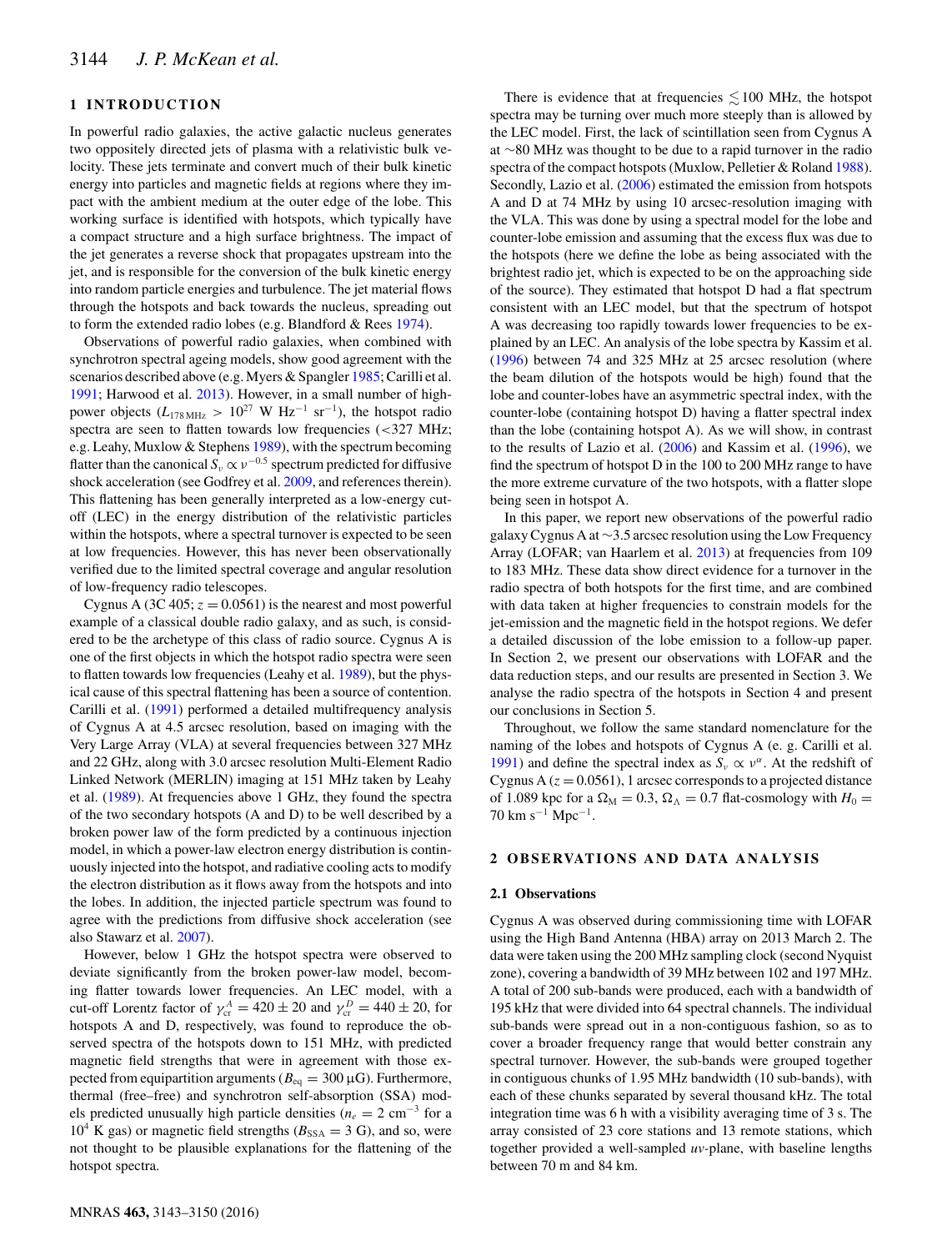<span id="page-2-0"></span>

**Figure 1.** The fitted spectral energy distribution of Cygnus A (3C 405). The data points (green) have been taken from Baars et al. [\(1977\)](#page-6-21) and Carilli et al. [\(1991\)](#page-6-12), and the best-fitting polynomial function (third order; dark blue) has been determined using the Bayesian fitting method of Scaife & Heald [\(2012\)](#page-6-22). The error region of the spectrum (light blue) increases substantially below 30 MHz due to the scatter and sampling of the low-frequency spectrum. However, the part of the spectrum that is covered by LOFAR (30 to 250 MHz; vertical red lines) is well sampled and the uncertainty is about 2 per cent at 150 MHz.

## **2.2 Absolute flux-density scale**

As there is currently no well-defined frequency dependent fluxdensity calibration for LOFAR, the absolute flux-density of the data set was calculated using the known spectral energy distribution of Cygnus A and bootstrapping this to the LOFAR data; this is the same technique used for other bright sources that have been observed with LOFAR (e.g. M82; de Gasperin et al. [2012\)](#page-6-23).

We follow the Bayesian fitting method described by Scaife & Heald [\(2012\)](#page-6-22) to determine the integrated radio spectrum of Cygnus A, based on previous measurements at several frequencies between 12.6 MHz and 14.6509 GHz. We find that a third-order polynomial of the form,

$$
S[Jy] = A_0 \prod_{i=1-3}^{N} 10^{A_i \log_{10}^i(\nu/[150 \text{ MHz}])},
$$
 (1)

with co-efficients  $A_0 = 10690 \pm 230$ ,  $A_1 = -0.67 \pm 0.19$ ,  $A_2 =$  $-0.240 \pm 0.017$  and  $A_3 = 0.021 \pm 0.014$ , provides the best fit to the observed spectral energy distribution (see Fig. [1\)](#page-2-0). This model for the integrated flux density of Cygnus A was used to flux-calibrate the LOFAR data set during the data-reduction stage.

#### **2.3 Imaging and data analysis**

The data were analysed using the standard LOFAR reduction packages. The radio frequency interference (RFI) were first flagged in frequency and time using the AOFLAGGER (Offringa et al. [2010,](#page-6-24) [2013\)](#page-6-25). As Cygnus A dominates the visibilities, no wide-field mapping was required. Therefore, the 64 frequency channels from each sub-band were averaged to a single frequency channel and to a visibility integration time of 10 s. The calibration was first performed manually for a select number of sub-bands that spanned the observed frequency range to establish a robust starting model for the source surface brightness distribution and its frequency dependence. As Cygnus A has complex structure on several angular-scales that was expected to be frequency dependent, the imaging of the data was carried out using the Multi-Scale–Multi-Frequency-Synthesis (MS-MFS) clean algorithm (Rau  $&$  Cornwell [2011\)](#page-6-26) that is part of CASA (Common Astronomy Software Applications). We found that using five spatial scales of width 0 (point spread function), 5, 10, 15 and 20 arcsec, and two Taylor terms to describe the frequency dependence provided the best results. Using a larger number of sky terms was found to increase the map noise due to the differing spectral properties of the lobes and hotspots (see below).

This initial model for the source surface brightness as a function of frequency was then used to calibrate the entire data set, from which a new model using all of the available data was made. However, it was found that the data at the edges of the observed frequency range were not useful due to the sharp increase in the RFI environment at the low end and the roll over in the HBA bandpass at the high end. The final calibrated data set, which has a total bandwidth of 27.5 MHz (141 sub-bands) between 109 and 183 MHz, with a central frequency of 146 MHz, was then imaged using MS-MFS clean to simultaneously obtain the total intensity (Stokes I) and spectral index maps for Cygnus A (see Fig. [2\)](#page-3-0). The total intensity map has an rms noise of 43 mJy beam−<sup>1</sup> and the full width at half-maximum (FWHM) beam size of both maps is  $3.8 \times$ 2.7 arcsec at a position angle of −73 deg east of north.

In addition, we also made separate maps of the 141 individual sub-bands so that we could test various spectral models for the emission mechanisms at the hotspots. For this, we used the same multiscale method described above to carry out the deconvolution, which provided a model for the source surface brightness distribution at each sub-band. As we planned to compare the hotspot spectra from LOFAR with those obtained with the VLA at higher frequency, but at a more coarse resolution of 4.5 arcsec (Carilli et al. [1991\)](#page-6-12), we restored our clean models with a circular 4.5 arcsec FWHM beam and measured the peak surface brightness at the position of the hotspots for each of the 141 sub-bands. The spectra of the individual sub-bands are presented in Fig. [3,](#page-4-0) where all 141 spectral data points are plotted. The uncertainties of these data points were determined by adding in quadrature the absolute flux density calibration error of about 2 per cent, which dominates the uncertainty, and the rms noise of the individual maps of each sub-band (typically about  $200$  mJy beam<sup>-1</sup>).

We note that the flux density of the hotspots A and D at 151 MHz, are about 10 per cent lower than those measured by Leahy et al. [\(1989\)](#page-6-14) using MERLIN at 151 MHz (after correcting for the different beam sizes). However, Leahy et al. [\(1989\)](#page-6-14) comment that they may have overestimated the flux density of the hotspots, relative to the extended emission, since they used two point sources to describe the hotspot emission in their starting calibration model. Also, since the LOFAR data set has a much larger number of antennas relative to the MERLIN data set, the self-calibration process used for the LOFAR data set will be more robust.

## **3 RESULTS**

The total intensity image of Cygnus A shows the expected combination of compact and extended structure that has been previously observed at low radio frequencies (Leahy et al. [1989;](#page-6-14) Carilli et al. [1991;](#page-6-12) Lazio et al. [2006\)](#page-6-18). For the lobe, which is to the west of the central core, the two main hotspots have been detected, with hotspot A at the edge of the lobe being the brighter of the two, whereas the fainter hotspot B is embedded within the lobe emission. The counter-lobe, which is to the east of the central core, shows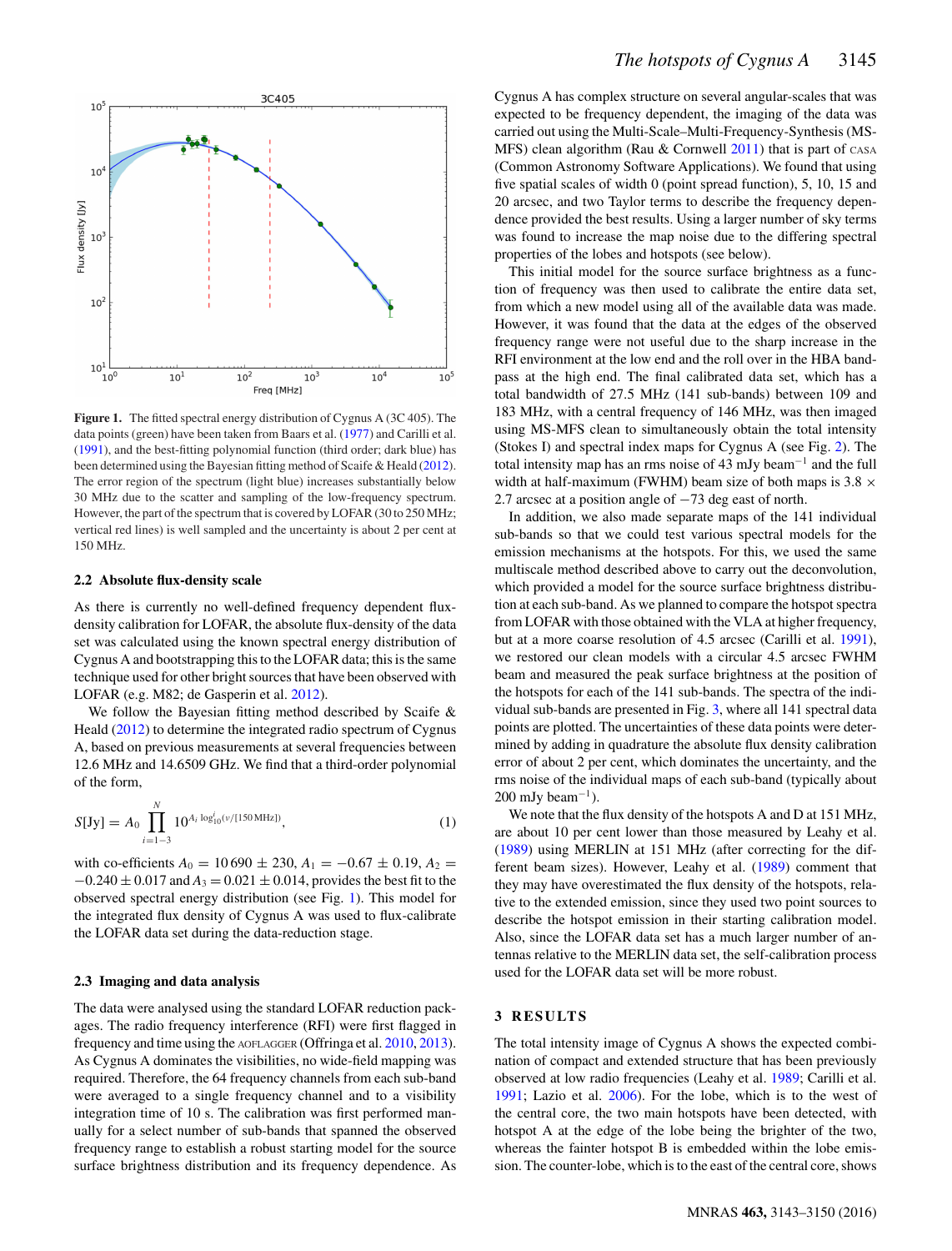<span id="page-3-0"></span>

**Figure 2.** (Upper) The total intensity map of Cygnus A between 109 and 183 MHz (a central frequency of 146 MHz). This map was made with the MS-MFS clean algorithm, using five spatial scales of width 0 (point spread function), 5, 10, 15 and 20 arcsec, and two Taylor terms to describe the frequency dependence. In order to maximize the spatial resolution of the observations and investigate the spectral properties of the hotspots, the *uv*-data were superuniform weighted during imaging. The resulting rms map noise is 43 mJy beam<sup>-1</sup> and the FWHM beam size is 3.8  $\times$  2.7 arcsec at a position angle of  $-73$  deg east of north, shown as the filled ellipse in the bottom left corner. The dynamic range of this image is 3800. (Lower) The resulting spectral index map between 109 and 183 MHz, showing an inverted radio spectrum for the two brightest hotspots, and the expected frequency dependent structure in the lobe, counter-lobe and plume emission.

a great deal of structure that includes hotspot D and enhanced emission around the edge of the counter-lobe. The back-flow and plume emission between the lobe and counter-lobe have also been clearly detected.

The spectral index map also shows the same general spectral properties of the source that have been seen either at much lower angular resolution or at higher radio frequencies (e.g. Leahy et al. [1989;](#page-6-14) Kassim et al. [1993\)](#page-6-27), that is, a steepening of the spectral index from around  $\alpha = -0.65 \pm 0.02$  in the lobe and counter-lobe regions to around  $\alpha = -0.95 \pm 0.14$  at the location of the core. The plume region, which extends south of the core, has the steepest spectral index of any part of the source, with  $\alpha = -1.25 \pm 0.07$ . This variation in the spectral properties of the source agrees with what we would expect given previously reported spectral ageing models (e.g. Carilli et al. [1991\)](#page-6-12). There is also evidence for spectral structure within the lobes, particularly within the counter-lobe. However, we defer any detailed discussion of these features to a follow-up paper.

The main aim of this paper is to investigate the nature of the two brightest hotspots of Cygnus A by using the high angular resolution

MNRAS **463,** 3143–3150 (2016)

and large-observed bandwidth provided by LOFAR. It is clear from the spectral index map that both of the main hotspots have inverted radio spectra between 109 and 183 MHz. The average spectral index of hotspot D in the LOFAR band is  $\alpha = +0.36 \pm 0.02$  and for hotspot A is  $\alpha = +0.18 \pm 0.01$ , as measured at the position of the peak surface brightness emission in the total intensity map for each hotspot. In Fig. [3,](#page-4-0) we show the spectral energy distribution of the hotspots A and D from combining the LOFAR data between 109 and 183 MHz with the measurements made with the VLA between 327.5 MHz and 22.45 GHz by Carilli et al. [\(1991\)](#page-6-12). We see that the spectra of hotspots A and D turnover at around 140 and 160 MHz, respectively. This is the first time that such a turnover has been directly observed for both of the hotspots of Cygnus A. We also note that the average spectral index for hotspot B in the LOFAR band is  $\alpha = -0.26 \pm 0.01$ , which is likely a lower limit due to contamination from the steep spectrum lobe emission. The spectral indices of hotspots A, B, and D are all confirmed to be flatter than is predicted from diffusive shock acceleration models (Bell [1978\)](#page-6-28). These measurements highlight the important role LOFAR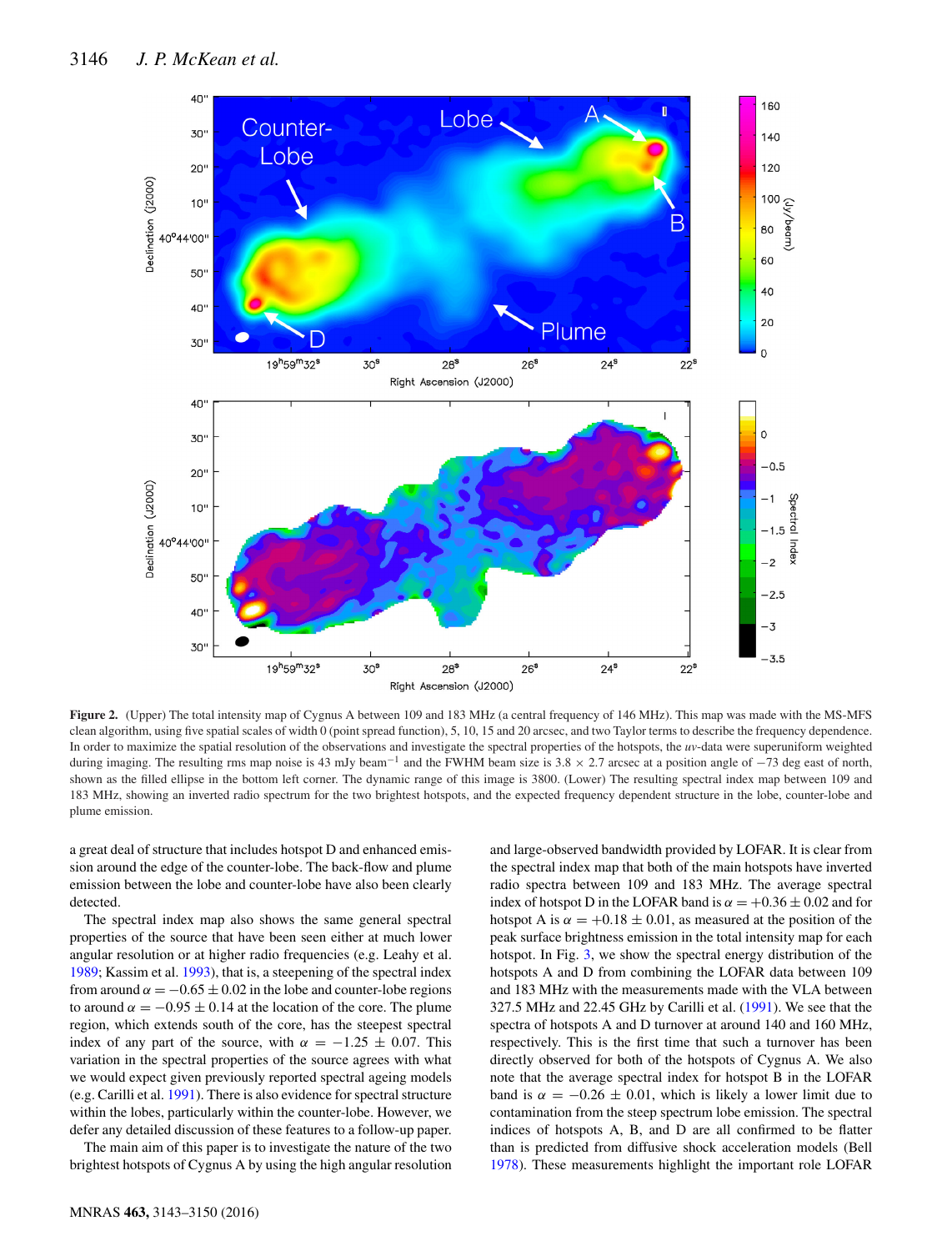<span id="page-4-0"></span>

**Figure 3.** The radio spectra of the hotspots A and D of Cygnus A between 109 MHz and 22.45 GHz. The LOFAR data include all 141 spectral points between 109 and 183 MHz grouped in 15 frequency chunks of about 10 sub-bands each, and the higher frequency data are taken from measurements made with the VLA by Carilli et al. [\(1991\)](#page-6-12). For consistency with the VLA measurements, the LOFAR data have been smoothed to a resolution of 4.5 arcsec before the peak surface brightness was measured. Note that this smoothing results in a steepening of the spectral index (with respect to Fig. [2\)](#page-3-0) due to the additional contribution from the lobe and counter-lobe emission. Also shown are the fits using an LEC model (dashed; red), a free– free absorption (FFA) model (solid; blue), and an SSA model (dot–dashed; green). Note that the LEC + FFA model (see text) has an identical shape to the FFA model.

can have in measuring the arcsecond-scale spectra of radio-loud active galaxies at low radio frequencies.

## **4 NATURE OF THE TURNOVER IN THE HOTSPOT SPECTRA**

The turnover that we observe in the spectra of the hotspots of Cygnus A at low radio frequencies can be explained by an absorption process within the hotspots (or along the line of sight) and/or a cut-off in the electron energy distribution at low energies. The two most likely absorption processes are FFA and SSA. However, as has been discussed above, neither of these two mechanisms can account for the flattening of the hotspot radio spectra that has been seen in previous studies without unrealistic parameter values (e.g. Leahy et al. [1989;](#page-6-14) Carilli et al. [1991;](#page-6-12) Lazio et al. [2006\)](#page-6-18). Therefore, models requiring a cut-off in the electron energy distribution at low energies have been preferred (e.g. Carilli et al. [1991\)](#page-6-12).

Using the new improved data provided by LOFAR, we now retest these interpretations for the low-frequency spectra of hotspots A and D. The model parameters were estimated using a Bayesian two-level hierarchical analysis, which allows both the measurement errors and the intrinsic scatter in the regression relationship to be correctly accounted for (see Kelly [2007](#page-6-29) for details). The parameters for the model fits discussed below are presented in Table [1](#page-4-1) and the model spectra are shown in Fig. [3.](#page-4-0)

<span id="page-4-1"></span>**Table 1.** Maximum posterior model parameters for the FFA, SSA, and LEC models. Note that where appropriate, we fix the volume, magneticfield strength, and  $\gamma_{\text{max}}$  to  $V^A = 1.638 \times 10^{59} \text{ m}^3$ ,  $B^A = 160 \mu \text{G}$ ,  $\gamma_{\text{max}}^A = 1.638 \times 10^{59} \text{ m}^3$ ,  $B^A = 1.60 \mu \text{G}$ ,  $\gamma_{\text{max}}^A = 1.638 \mu \text{G}$  $1.3 \times 10^5$ , and  $V^D = 6.30 \times 10^{58}$  m<sup>3</sup>,  $B^D = 250 \mu$ G,  $\gamma_{\text{max}}^D = 1.3 \times 10^5$ , for hotspot A and D, respectively. The normalization,  $S_{v_0}$  and the optical depths are stated at 151 MHz.

|                   | FFA                                     | <b>LEC</b>                                                       | $FFA + LEC$               | <b>SSA</b>      |
|-------------------|-----------------------------------------|------------------------------------------------------------------|---------------------------|-----------------|
| Hotspot A         |                                         |                                                                  |                           |                 |
| $\mathfrak{a}$    |                                         | $2.04 \pm 0.01$ $2.04 \pm 0.02$ $2.02 \pm 0.02$ $1.97 \pm 0.04$  |                           |                 |
|                   | $K_e$ (m <sup>-3</sup> ) 3166 $\pm$ 122 | $4293 \pm 530$                                                   | $3351 + 576$              |                 |
| $\gamma_{cr}$     |                                         | $791 \pm 15$                                                     | $637 \pm 27$              |                 |
| $\gamma_b$        | $3476 \pm 147$                          | $2064 + 110$                                                     | $2540 \pm 197$            |                 |
| $\alpha$ FFA/SSA  |                                         | $-0.52 \pm 0.01 - 0.52 \pm 0.01 - 0.51 \pm 0.01 - 0.48 \pm 0.01$ |                           |                 |
| $\tau$ FFA/SSA    | $0.22 \pm 0.01$                         |                                                                  | $0.06 \pm 0.01$           | $0.27 \pm 0.01$ |
| $S_{\nu_0}$ (Jy)  |                                         |                                                                  |                           | $1047 \pm 31$   |
| Hotspot D         |                                         |                                                                  |                           |                 |
| $\mathfrak a$     |                                         | $2.00 \pm 0.01$ $1.97 \pm 0.01$ $2.05 \pm 0.02$                  |                           | $1.80 \pm 0.04$ |
|                   | $K_e$ (m <sup>-3</sup> ) 3007 $\pm$ 56  | $3594 \pm 464$                                                   | $4988 \pm 569$            |                 |
| $\gamma_{\rm cr}$ |                                         |                                                                  | $766 \pm 15$ 569 $\pm 18$ |                 |
| $\gamma_b$        | $5844 \pm 343$                          | $2054 \pm 139$                                                   | $4149 \pm 306$            |                 |
| $\alpha$ FFA/SSA  |                                         | $-0.50 \pm 0.01 - 0.49 \pm 0.02 - 0.53 \pm 0.01 - 0.40 \pm 0.01$ |                           |                 |
| $\tau$ FFA/SSA    | $0.29 \pm 0.01$                         |                                                                  | $0.11 \pm 0.01$           | $0.34 \pm 0.01$ |
| $S_{v_0}$ (Jy)    |                                         |                                                                  |                           | $745 \pm 18$    |

### **4.1 A low-energy cut-off (LEC) model**

Carilli et al. [\(1991\)](#page-6-12) argued that the most likely explanation for the turnover in the hotspot spectra below 1 GHz was an LEC in the electron energy distribution. An LEC may arise due to the dissipation of jet bulk kinetic energy in the hotspots (Godfrey et al. [2009\)](#page-6-15). To test this interpretation, we model the spectrum by incorporating an LEC in a broken power-law electron spectrum that is inferred from the higher frequency data (e.g. Carilli et al. [1991,](#page-6-12) [1999\)](#page-6-30). To model the LEC, we assume a physically realistic low-energy tail, rather than an instant cut-off in the electron energy distribution below some cut-off energy, which would produce a more sharp turnover. We use the standard continuous injection model, combined with a low-energy tail, defined as

$$
N(\gamma) = N(\gamma_{cr}) \left(\frac{\gamma}{\gamma_{cr}}\right)^2 \qquad \gamma < \gamma_{cr}
$$
\n
$$
N(\gamma) = \frac{K_e \gamma_b}{(a-1)} \gamma^{-(a+1)} \left[1 - \left(1 - \frac{\gamma}{\gamma_b}\right)^{a-1}\right] \qquad \gamma_{cr} \le \gamma < \gamma_b
$$
\n
$$
N(\gamma) = \frac{K_e \gamma_b}{(a-1)} \gamma^{-(a+1)} \qquad \gamma_b \le \gamma < \gamma_2,\tag{2}
$$

where  $N(\gamma)$  is the particle number per unit Lorentz factor,  $\gamma$  is the Lorentz factor,  $\gamma_{cr}$  is the critical Lorentz factor defining the position of the LEC,  $\gamma_b$  is the Lorentz factor at the break frequency of the broken power law that arises due to the radiative cooling losses, and *a* is the injection index.

An immediate cut-off in the electron spectrum below some cutoff energy is unphysical. We have instead assumed a distribution of the form  $N(\gamma) \propto \gamma^2$  for electrons below the critical Lorentz factor  $\gamma_{cr}$ . This low-energy distribution corresponds to the low-energy tail of a relativistic Maxwellian, which is likely to arise if the LEC is due to the dissipation/thermalization of jet bulk kinetic energy in the hotspots, as argued by Godfrey et al. [\(2009\)](#page-6-15). This model will produce a more gradual turnover in the radio spectrum than that produced with the classical LEC model which assumes an immediate cut-off in the electron spectrum. We note that a non-uniform magnetic-field strength and/or variation in the cut-off energy as a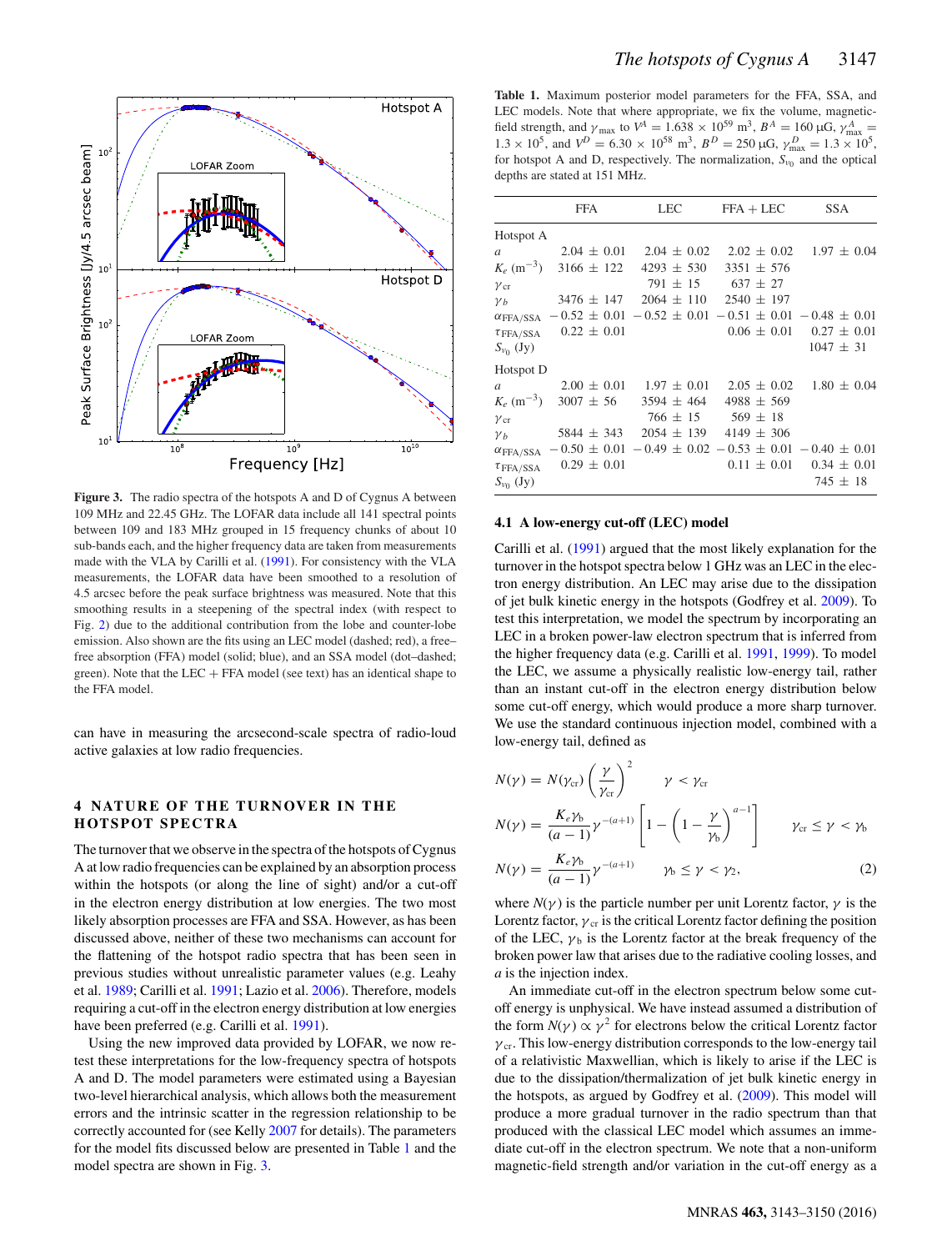function of position would act to make the turnover even more gradual than our model, and in that sense our model is conservative. The magnetic field strengths for hotspots A and D are assumed to be 160 and 250 µG, respectively, as given by the synchrotron self-Compton modelling of the hotspot X-ray emission (Harris, Carilli & Perley [1994\)](#page-6-31).

Given that the other model parameters (injection index and break frequency) are well constrained by the higher frequency data, the shape of the spectrum in the LOFAR data set is almost entirely determined by the cut-off energy ( $\gamma$ <sub>cr</sub>). The best-fitting model has a  $\gamma_{cr}^A = 791 \pm 15$  and  $\gamma_{cr}^D = 766 \pm 15$  for hotspots A and D, respectively. However, as can be seen from Fig. [3](#page-4-0) (red-dashed lines), in striving to fit the LOFAR data, the LEC model performs poorly at higher frequencies, and furthermore, the gradual turnover in the radio spectra produced by the LEC model does not provide a good description of the LOFAR data. Therefore, an LEC model alone, with the chosen shape of the cut-off, cannot be responsible for the observed flattening of the hotspot spectra. The rapid curvature of the observed radio spectrum, and the highly inverted spectrum towards the low-frequency end of the LOFAR data (see Fig. [2\)](#page-3-0) indicates that some form of absorption must be at least partially responsible for the observed turnover.

### **4.2 A free–free absorption model**

The rapid downturn in the radio spectra could be related to thermal absorption due to an ionized medium along the line of sight to the hotspots, which we now investigate using the following FFA model (e.g. Kassim [1989\)](#page-6-32),

$$
S_{\nu} = S_{\nu_0} (\nu / \nu_0)^{\alpha_{\text{FFA}}} \exp \left[ -\tau_{\nu_0} (\nu / \nu_0)^{-2.1} \right], \tag{3}
$$

where  $S_{v_0}$  and  $\tau_{v_0}$  are the flux density and optical depth at the reference frequency  $v_0 = 151$  MHz, respectively, and  $\alpha_{\text{FFA}}$  is the optically thin spectral index. We find the FFA model with radiative cooling to be an excellent fit to the data (see Fig. [3\)](#page-4-0), with optical depths at 151 MHz and optically thin spectral indices of  $\tau_{\text{FFA}}^A = 0.22 \pm 0.01$  and  $\alpha_{\text{FFA}}^A = -0.52 \pm 0.01$  for hotspot A, and  $\tau_{\text{FFA}}^D = 0.29 \pm 0.01$  and  $\alpha_{\text{FFA}}^D = -0.50 \pm 0.01$  for hotspot D, respectively. These optical depths would require particle densities of about  $n_e = 3$  cm<sup>-3</sup> for absorbing clouds with electron temperatures of 8000 K and sizes of 1 kpc, which is around an order of magnitude higher than has been observed for the warm intergalactic medium of our own Galaxy (e.g. Kassim [1989\)](#page-6-32). Furthermore, from Fig. [2](#page-3-0) we see that only the hotspots show inverted radio spectra at frequencies above 100 MHz, which suggests that the absorbing material would have to be localized to those regions only, which seems unlikely if the absorbing material was within our Galaxy.

Alternatively, the thermal absorbing material may be internal to the hotspots. In this case, assuming an electron temperature of 8000 K and a hotspot diameter of 2 kpc (Wright & Birkinshaw [2004\)](#page-6-33), a particle density of about  $n_e = 2$  cm<sup>-3</sup> would be required. Such high-density thermal material in the hotspots would imply high internal rotation measures. Indeed, Dreher, Carilli & Perley [\(1987\)](#page-6-34) obtained an upper limit to the hotspot thermal plasma density of *n*<sup>e</sup>  $<$ 4 × 10<sup>-4</sup> cm<sup>-3</sup> based on the low Faraday depolarization observed at GHz frequencies. They suggest that complex models of magneticfield structure may hide the thermal material to some extent, and increase the limit on the thermal plasma density by up to two orders of magnitude, but even then, the upper limit would still be two orders of magnitude below the density required by the FFA model (see also Carilli et al. [1991\)](#page-6-12). For this reason, the FFA model alone

also does not currently provide a realistic explanation to account for the turnover in the radio spectra of the hotspots that is observed with LOFAR.

#### **4.3 A synchrotron self-absorption model**

The very strong and unresolved emission that is seen from the two hotspots at 146 MHz (see Fig. [2\)](#page-3-0) implies brightness temperatures of  $\geq 9.5 \times 10^8$  and  $\geq 8.3 \times 10^8$  K for hotspots A and D, respectively, which may suggest that SSA could be important. We fit the spectra using an SSA model,

$$
S_{\nu} = S_{\nu_0} (\nu/\nu_0)^{2.5} (1 - \exp[-\tau_{\nu_0} (\nu/\nu_0)^{\alpha_{\rm SSA}-2.5}]), \tag{4}
$$

where  $\alpha_{SSA}$  is the optically thin spectral index. The fitted values for the normalization  $S_{\nu_0}$  at 151 MHz, injection index  $a = 1 - 2\alpha_{SSA}$ and optical depth  $\tau_{SSA}$  at 151 MHz are listed in Table [1.](#page-4-1) From this fit, we also obtain the peak frequency  $(v_p)$  and peak flux density  $(S_p)$ . Assuming a single homogenous emitting region of size  $\theta =$ 2 kpc (e.g. Wright & Birkinshaw [2004\)](#page-6-33), the inferred magnetic field strengths are calculated using

$$
B_{\rm SSA} \sim (\nu_{\rm p}/8)^5 S_{\rm p}^{-2} \theta^4 (1+z)^{-1} \tag{5}
$$

(Kellermann & Pauliny-Toth [1981\)](#page-6-35), where the peak frequency is measured in GHz. These are found to be  $B_{SSA}^A = 0.9$  G and  $B_{SSA}^D = 0.9$ 2.6 G for hotspots A and D, respectively. As has been previously discussed, these magnetic field strengths are  $\sim$ 10<sup>4</sup> times higher than has been estimated from minimum energy arguments (i.e.  $\sim$ 300 µG; Carilli et al. [1991\)](#page-6-12) or synchrotron self-Compton modelling (i.e.  $\sim$ 200 µG; Harris et al. [1994\)](#page-6-31). The SSA model (green dot–dashed line in Fig. [3\)](#page-4-0) does not fit the data at  $\geq$  2 GHz, where the observed spectrum steepens, because we do not incorporate a cooling break in the model. This is because with magnetic field strengths of order 1 G, the radiative cooling time-scale is prohibitively small, and cannot be the cause of the break in the spectrum observed at GHz frequencies; the break frequency  $v_b \sim 10$  GHz implies a cooling time in the order of months, which is physically impossible given the 2 kpc diameter of the hotspots.

We note that, as can be seen from equation (5), the derived magnetic-field strengths are highly dependent on the assumed peak frequency and size of the emitting region. The peak frequency of the hotspot emission is well defined from our LOFAR imaging, but the assumption that the emission originates from a single homogenous emitting region of 2 kpc size is known to be incorrect. Observations at 43 GHz with 0.15 arcsec angular resolution find multiple bright components within the hotspots, which also show a non-uniform magnetic field distribution (Carilli et al. [1999\)](#page-6-30). The angular resolution of the LOFAR imaging presented here is not sufficient to determine the structure of the hotspots at low frequencies, but we note that if the hotspot emission is dominated by a few components of size 0.2–0.3 kpc, then the derived magnetic fields for an SSA model could be lowered by several orders of magnitude. However, in order to not overproduce the observed X-ray emission, the individual clumps would need to be highly magnetically dominated, far from minimum energy conditions. Upcoming LOFAR observations including the international stations will achieve 0.2 arcsec resolution, and will provide useful constraints on such a model.

#### **4.4 A combination of processes**

A possible explanation for the rapid turnover in the hotspot radio spectra is the combination of a cut-off at low energies and an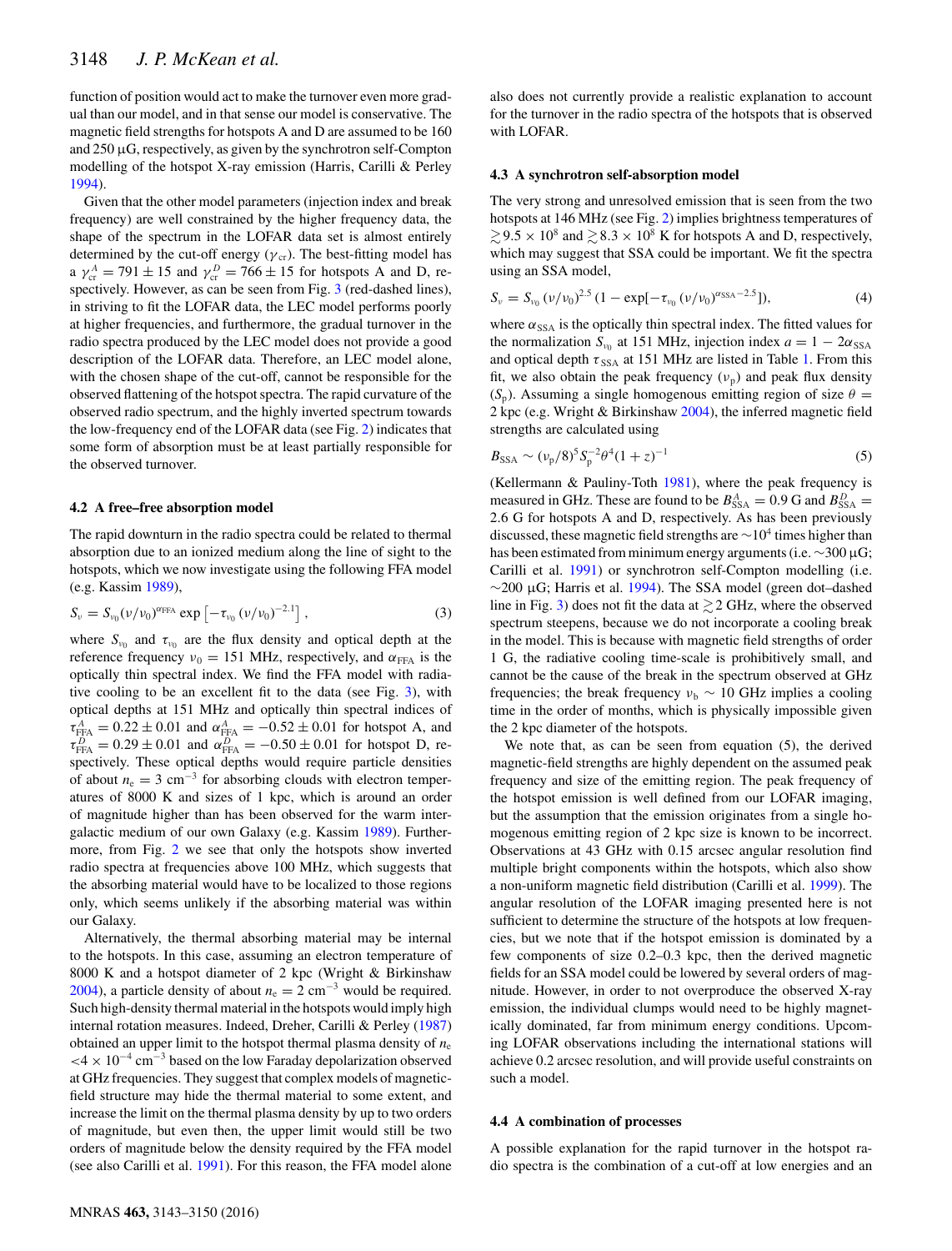absorption process. The inclusion of an LEC can reduce the optical depth required, and may bring the derived model parameters into a physically realistic range. In the case of SSA, the inclusion of an LEC would reduce the effectiveness of the absorption process, because there would be fewer particles to absorb the radiation. Furthermore, the peak flux density and frequency of the emission would not be sufficiently altered to significantly change the magnetic-field strength. Therefore, we only consider a combined model that has an LEC with thermal (free–free) absorption.

We find that such a model provides a good fit to the data (essentially the same as for the free–free model alone; see Fig. [3\)](#page-4-0), but with a lower critical Lorentz factor of  $\gamma_{cr}^A = 637 \pm 27$  and  $\gamma_{cr}^D = 569 \pm 18$ for hotspots A and D, respectively. As expected, the required optical depths at 151 MHz, and hence particle densities are lower, by a factor of 3 to  $\tau_{\text{FFA}}^A = 0.06 \pm 0.01$  and  $\tau_{\text{FFA}}^D = 0.11 \pm 0.01$ , corresponding to  $n_e = 0.7$  cm<sup>-3</sup>. Although the required optical depths are lower than obtained with the free–free model described in Section 4.2, these values are still several orders of magnitude higher than would be physically realistic if the absorbing material was localized to the region of the hotspots. However, Kassim et al. [\(1996\)](#page-6-19) have shown that the integrated spectrum of Cygnus A shows a lowfrequency turnover at around 20 MHz (see also Fig. [1\)](#page-2-0), which they attribute to FFA by an ionized region within our own Galaxy that covers the extent of the source. They find that the FFA optical depth at 13 MHz is  $\tau_{\text{FFA}} = 1.2$  for an electron temperature of 10<sup>4</sup> K, which is equivalent to  $\tau_{\text{FFA}} = 0.007$  at 151 MHz. This optical depth is an order of magnitude lower than what we find for the combined FFA model with an LEC.

## **5 CONCLUSIONS**

We have presented new low-frequency radio imaging of Cygnus A with LOFAR, which directly shows for the first time, a turnover in the radio spectra of the two secondary hotspots (A and D). We have shown that this turnover cannot result solely from a sharp cut-off in the low-energy distribution of the particles, as was previously suggested, but instead some absorption process must be at least partially responsible. Both SSA and thermal FFA models provide good fits to the LOFAR data, but both models require implausible physical parameters to produce the observed turnover. Models that combine an LEC with FFA are also able to provide an excellent fit to the data, but the free–free optical depth remains unrealistically high if the absorbing material is localized to the hotspots. Galactic FFA has an optical depth that is an order of magnitude too low to account for the radio spectrum turnover observed in the LOFAR band. SSA in small clumps (∼0.2 kpc) may provide an explanation, however such clumps would need to be highly magnetically dominated, far from minimum energy so as to not overproduce the observed Xray emission from the hotspots. High angular resolution imaging at low radio frequencies ( $\lesssim$  100 MHz) with the International LOFAR Telescope (ILT) will enable a strong test of this, and other models for the hotspot spectra in Cygnus A.

## **ACKNOWLEDGEMENTS**

We would like to thank Chris Carilli, Paul Nulsen, Łukasz Stawarz and in particular Dan Harris for useful discussions, and the anonymous referee for their valuable comments. LOFAR, the Low Frequency Array designed and constructed by ASTRON, has facilities in several countries, that are owned by various parties (each with their own funding sources), and that are collectively operated by the International LOFAR Telescope (ILT) foundation under a joint scientific policy. The financial assistance of the South African SKA project (SKA SA) towards this research is hereby acknowledged. Opinions expressed and conclusions arrived at are those of the authors and are not necessarily to be attributed to the SKA SA. The research leading to these results has received funding from the European Research Council under the European Union's Seventh Framework Programme (FP/2007–2013)/ERC Advanced Grant RADIOLIFE-320745.

### **REFERENCES**

- <span id="page-6-21"></span>Baars J. W. M., Genzel R., Pauliny-Toth I. I. K., Witzel A., 1977, A&A, 61, 99
- <span id="page-6-28"></span>Bell A. R., 1978, MNRAS, 182, 147
- <span id="page-6-10"></span>Blandford R. D., Rees M. J., 1974, MNRAS, 169, 395
- <span id="page-6-12"></span>Carilli C. L., Perley R. A., Dreher J. W., Leahy J. P., 1991, ApJ, 383, 554
- <span id="page-6-30"></span>Carilli C. L., Kurk J. D., van der Werf P. P., Perley R. A., Miley G. K., 1999, AJ, 118, 2581
- <span id="page-6-23"></span>de Gasperin F. et al., 2012, A&A, 547, A56
- <span id="page-6-34"></span>Dreher J. W., Carilli C. L., Perley R. A., 1987, ApJ, 316, 611
- <span id="page-6-15"></span>Godfrey L. E. H. et al., 2009, ApJ, 695, 707
- <span id="page-6-31"></span>Harris D. E., Carilli C. L., Perley R. A., 1994, Nature, 367, 713
- <span id="page-6-13"></span>Harwood J., Hardcastle M., Croston J., Goodger J., 2013, MNRAS, 435, 3353
- <span id="page-6-32"></span>Kassim N. E., 1989, ApJ, 347, 915
- <span id="page-6-27"></span>Kassim N. E., Perley R. A., Erickson W. C., Dwarakanath K. S., 1993, AJ, 106, 2218
- <span id="page-6-19"></span>Kassim N., Perley R. A., Carilli C. L., Harris D. E., Erickson W. C., 1996, in Carilli C. L., Harris D. E., eds, Proc. of the Greenbank Workshop, Cygnus A – Study of a Radio Galaxy. Cambridge Univ. Press, Cambridge, p. 182
- <span id="page-6-35"></span>Kellermann K. I., Pauliny-Toth I. I. K., 1981, ARA&A, 19, 373
- <span id="page-6-29"></span>Kelly B. C., 2007, ApJ, 665, 1489
- <span id="page-6-18"></span>Lazio T. J. W., Cohen A. S., Kassim N. E., Perley R. A., Erickson W. C., Carilli C. L., Crane P. C., 2006, ApJ, 642, L33
- <span id="page-6-14"></span>Leahy J. P., Muxlow T. W. B., Stephens P. W., 1989, MNRAS, 239, 401
- <span id="page-6-17"></span>Muxlow T. W. B., Pelletier G., Roland J., 1988, A&A, 206, 237
- <span id="page-6-11"></span>Myers S. T., Spangler S. R., 1985, ApJ, 291, 52
- <span id="page-6-24"></span>Offringa A. R., de Bruyn A. G., Biehl M., Zaroubi S., Bernardi G., Pandey V. N., 2010, MNRAS, 405, 155
- <span id="page-6-25"></span>Offringa A. R. et al., 2013, A&A, 549, A11
- <span id="page-6-26"></span>Rau U., Cornwell T. J., 2011, A&A, 532, A71
- <span id="page-6-22"></span>Scaife A. M. M., Heald G. H., 2012, MNRAS, 423, L30
- <span id="page-6-16"></span>Stawarz Ł., Cheung C. C., Harris D. E., Ostrowski M., 2007, ApJ, 662, 213
- <span id="page-6-20"></span>van Haarlem M. P. et al., 2013, A&A, 556, A2
- <span id="page-6-33"></span>Wright M. C. H., Birkinshaw M., 2004, ApJ, 614, 115

<span id="page-6-0"></span><sup>1</sup>*ASTRON, Netherlands Institute for Radio Astronomy, Postbus 2, NL-7990 AA, Dwingeloo, the Netherlands*

<span id="page-6-1"></span><sup>2</sup>*Kapteyn Astronomical Institute, PO Box 800, NL-9700 AV Groningen, the Netherlands*

<span id="page-6-2"></span><sup>3</sup>*Max Planck Institute for Astrophysics, Karl Schwarzschild Str. 1, D-85741 Garching, Germany*

<span id="page-6-6"></span><span id="page-6-5"></span><sup>6</sup>*University of Hamburg, Gojenbergsweg 112, D-21029 Hamburg, Germany* <sup>7</sup>*Helmholtz-Zentrum Potsdam, DeutschesGeoForschungsZentrum GFZ, Department 1: Geodesy and Remote Sensing, Telegrafenberg, A17, D-14473 Potsdam, Germany*

<span id="page-6-7"></span><sup>8</sup>*SRON Netherlands Insitute for Space Research, PO Box 800, NL-9700 AV Groningen, the Netherlands*

<span id="page-6-8"></span><sup>9</sup>Max-Planck-Institut für Radioastronomie, Auf dem Hügel 69, D-53121 *Bonn, Germany*

<span id="page-6-9"></span><sup>10</sup>*CSIRO Australia Telescope National Facility, PO Box 76, Epping NSW 1710, Australia*

<span id="page-6-3"></span><sup>4</sup>*Anton Pannekoek Institute for Astronomy, University of Amsterdam, Science Park 904, NL-1098 XH Amsterdam, the Netherlands*

<span id="page-6-4"></span><sup>5</sup>*School of Physics, Astronomy and Mathematics, University of Hertfordshire, College Lane, Hatfield AL10 9AB, UK*